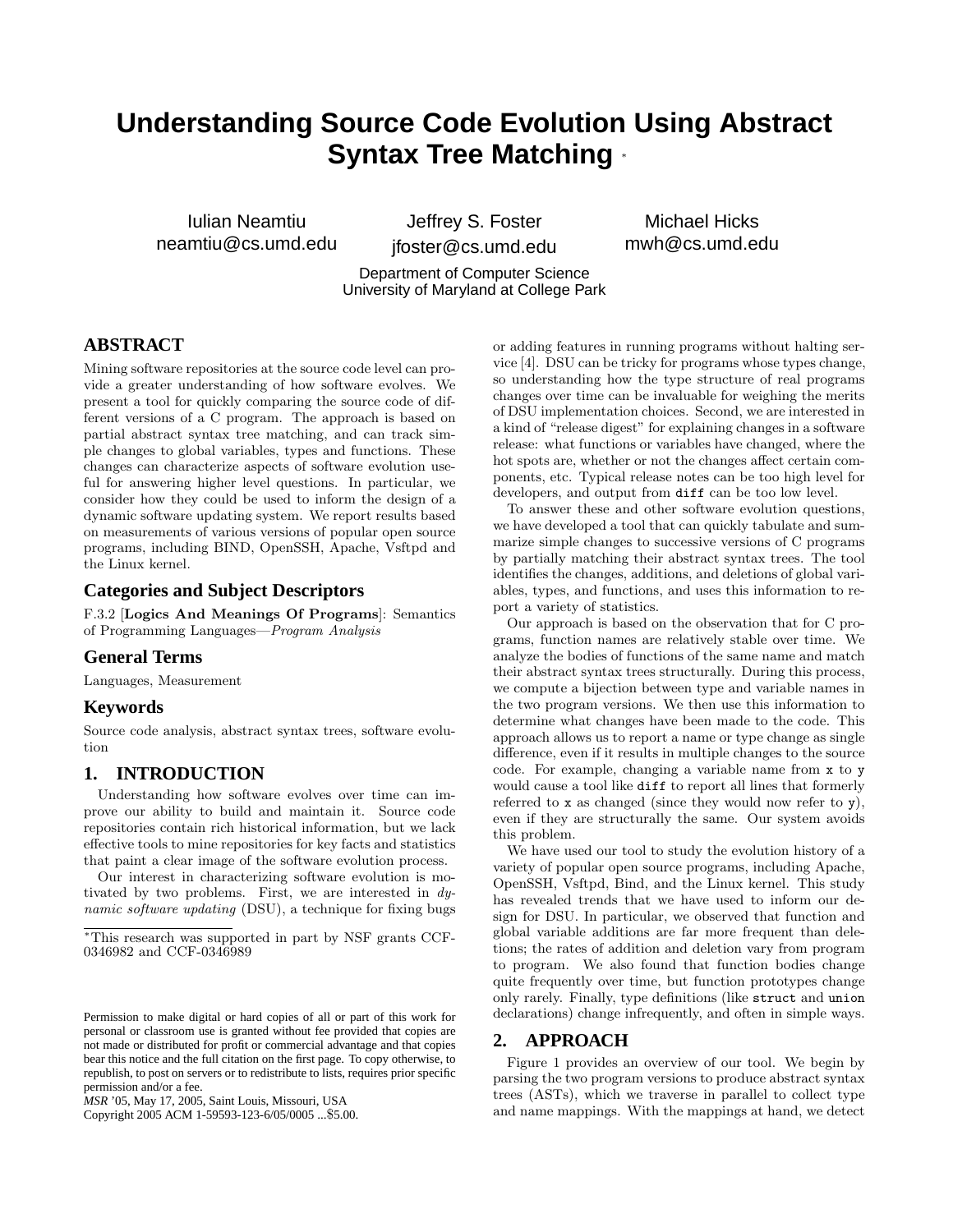



Figure 2: Two successive program versions

and collect changes to report to the user, either directly or in summary form. In this section, we describe the matching algorithm, illustrate how changes are detected and reported, and describe our implementation and its performance.

## **2.1 AST Matching**

Figure 2 presents an example of two successive versions of a program. Assuming the example on the left is the initial version, our tool discovers that the body of baz is unchanged—which is what we would like, because even though every line has been syntactically modified, the function in fact is structurally the same, and produces the same output. Our tool also determines that the type sz\_t has been renamed size\_t, the global variable count has been renamed counter, the structure foo has been renamed bar, and the function biff() has been added. Notice that if we had done a line-oriented diff instead, nearly all the lines in the program would have been marked as changed, providing little useful information.

To report these results, the tool must find a bijection between the old and new names in the program, even though functions and type declarations have been reordered and modified. To do this, the tool begins by finding function names that are common between program versions; our assumption is that function names do not change very often. The tool then uses partial matching of function bodies to determine name maps between old and new versions, and finally tries to find bijections i.e., one-to-one, onto submaps of the name maps.

We traverse the ASTs of the function bodies of the old and new versions in parallel, adding entries to a LocalNameMap and GlobalNameMap to form mappings between local variable names and global variable names, respectively. Two variables are considered equal if we encounter them in the same syntactic position in the two function bodies. For example, in Figure 2, parallel traversal of the two versions of  $\mathtt{baz}$  results in the  $LocalNameMap$ 

$$
\mathtt{a} \leftrightarrow \mathtt{d}, \mathtt{b} \leftrightarrow \mathtt{e}, \mathtt{s}\mathtt{f} \leftrightarrow \mathtt{s}\mathtt{b}, \mathtt{c} \leftrightarrow \mathtt{g}
$$

and a  $GlobalNameMap$  with count  $\leftrightarrow$  counter. Similarly,

global  $TypeMap \leftarrow \emptyset$ global  $GlobalNameMap \leftarrow \emptyset$ for each function  $f \in F_1 \cap F_2$ <br>  $\int AST_1 \leftarrow \text{AST of } f \text{ in Version 1}$ <br>
do  $\int AST_2 \leftarrow \text{AST of } f \text{ in Version 2}$ do  $MATCH\_AST(AST_1, AST_2)$  $AST_2 \leftarrow \text{AST of } f \text{ in Version 2}$ procedure  $MATCH\_AST(AST_1, AST_2)$ local  $LocalNameMap \leftarrow \emptyset$ for each  $(node_1, node_2) \in (AST_1, AST_2)$ do  $\begin{cases} \text{if } (node_1, node_2) = (t_1 \ x_1, t_2 \ x_2) \end{cases}$  //declaration<br>
then  $\begin{cases} TypeMap \leftarrow TypeMap \cup \{t_1 \leftrightarrow t_2\} \\ LogalNameMap \leftarrow LocalNameMap \cup \{x_1 \leftrightarrow x_2\} \end{cases}$  $\int$  $\overline{\phantom{a}}$ else if  $(node_1, node_2) = (y_1 := e_1 \text{ op } e'_1, y_2 := e_2 \text{ op } e'_2)$ then  $\Lambda$ MATCH\_AST $(e_1, e_2)$ MATCH\_AST $(e_1^{\prime}, e_2^{\prime})$ <br>if  $isLocal(y_1)$  and  $isLocal(y_2)$  then  $\downarrow$ LocalNameMap ← LocalNameMap  $\cup$  {y<sub>1</sub> ↔ y<sub>2</sub>}<br>else if isGlobal(y<sub>1</sub>) and isGlobal(y<sub>2</sub>) then  $GlobalNameMap \leftarrow GlobalNameMap \cup \{y_1 \leftrightarrow y_2\}$ else if else break

Figure 3: Map Generation Algorithm

we form a TypeMap between named types (typedefs and aggregates) that are used in the same syntactic positions in the two function bodies. For example, in Figure 2, the name map pair  $sb \leftrightarrow sf$  will introduce a type map pair struct foo  $\leftrightarrow$  struct bar.

We define a *renaming* to be a name or type pair  $j_1 \rightarrow j_2$ where  $j_1 \leftrightarrow j_2$  exists in the bijection,  $j_1$  does not exist in the new version, and  $j_2$  does not exist in the old version. Based on this definition, our tool will report count  $\rightarrow$  counter and struct foo  $\rightarrow$  struct bar as renamings, rather than additions and deletions. This approach ensures that consistent renamings are not presented as changes, and that type changes are decoupled from value changes, which helps us better understand how types and values evolve.

Figure 3 gives pseudocode for our algorithm. We accumulate global maps TypeMap and GlobalNameMap, as well as a LocalNameMap per function body. We invoke the routine MATCH AST on each function common to the two versions. When we encounter a node with a declaration  $t_1$   $x_1$  (a declaration of variable  $x_1$  with type  $t_1$ ) in one AST and  $t_2$   $x_2$ in the other AST, we require  $x_1 \leftrightarrow x_2$  and  $t_1 \leftrightarrow t_2$ . Similarly, when matching statements, for variables  $y_1$  and  $y_2$ occurring in the same syntactic position we add type pairs in the TypeMap, as well as name pairs into LocalNameMap or  $GlobalNameMap$ , depending on the storage class of  $y_1$ and y2. LocalNameMap will help us detect functions which are identical up to a renaming of local and formal variables, and GlobalNameMap is used to detect renamings for global variables and functions. As long as the ASTs have the same shape, we keep adding pairs to maps. If we encounter an AST mismatch (the break statement on the last line of the algorithm), we stop the matching process for that function and use the maps generated from the portion of the tree that did match.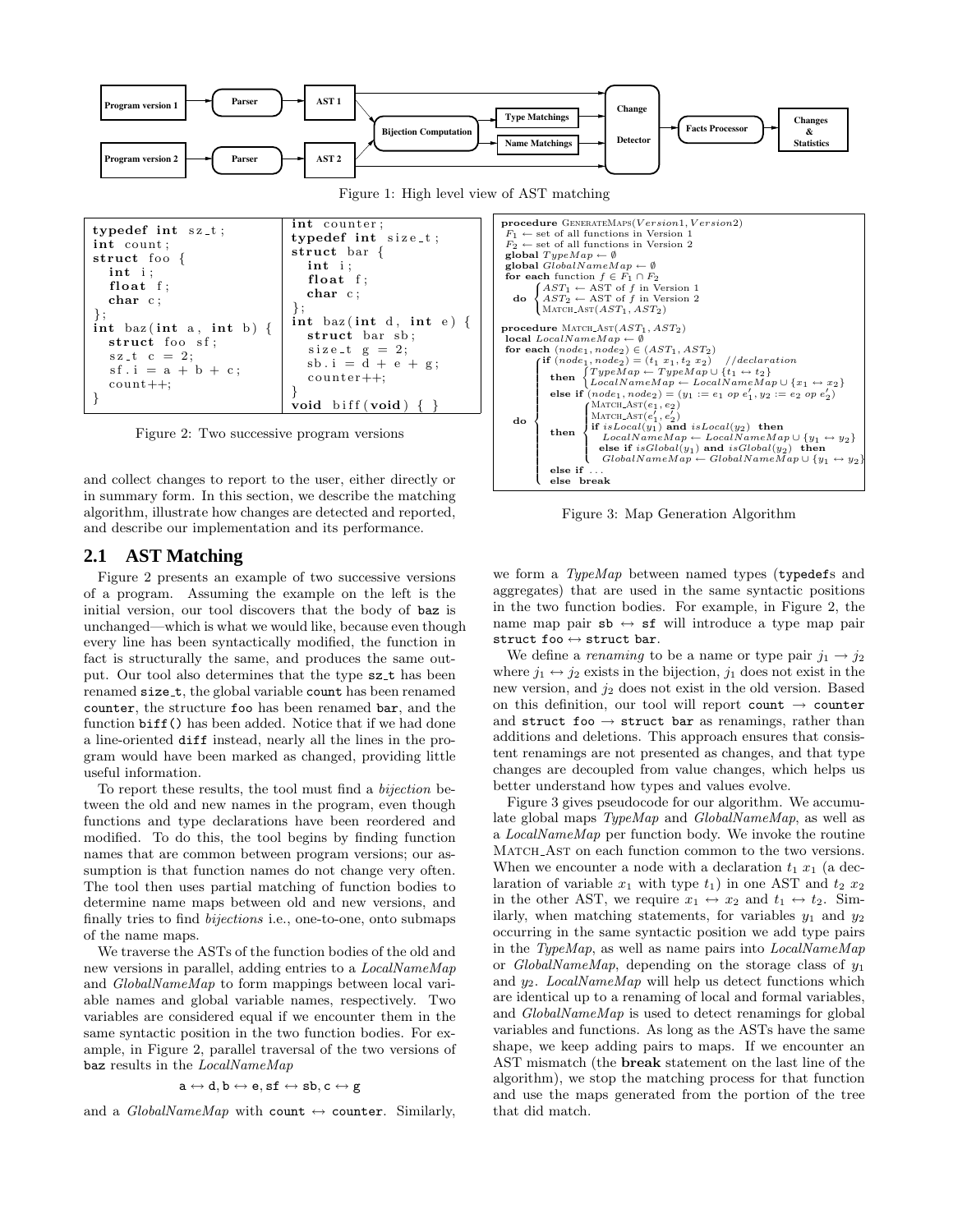| ----- Global Variables             |  |
|------------------------------------|--|
| Version1 :<br>1                    |  |
| Version2:<br>1                     |  |
| 1<br>renamed :                     |  |
|                                    |  |
| ------ Functions                   |  |
| Version1 :<br>1                    |  |
| Version2 :<br>2                    |  |
| 1<br>added :                       |  |
| locals/formals name changes :<br>4 |  |
|                                    |  |
| ------- Structs/Unions             |  |
| Version1 :<br>1                    |  |
| Version2 :<br>1                    |  |
| 1<br>renamed :                     |  |
|                                    |  |
| Typedefs<br>-------                |  |
| Version1 :<br>1                    |  |
| Version2 :<br>1                    |  |
| 1<br>renamed :                     |  |

Figure 4: Summary output produced for the code in Figure 2

The problem with this algorithm is that having insufficient name or type pairs could lead to renamings being reported as additions/deletions. The two reasons why we might miss pairs are partial matching of functions and function renamings. As mentioned previously, we stop adding pairs to maps when we detect an AST mismatch, so when lots of functions change their bodies, we miss name and type pairs. This could be mitigated by refining our AST comparison to recover from a mismatch and continue matching after detecting an AST change. Because renamings are detected in the last phase of the process, functions that are renamed don't have their ASTs matched, another reason for missing pairs. In order to avoid this problem, the bijection computation and function body matching would have to be iterated until a fixpoint is reached.

In practice, however, we found the approach to be reliable. For the case studies in section 3, we have manually inspected the tool output and the source code for renamings that are improperly reported as additions and deletions due to lack of constraints. We found that a small percentage (less than 3% in all cases) of the reported deletions were actually renamings. The only exception was an early version of Apache (versions 1.2.6-1.3.0) which had significantly more renamings, with as many as 30% of the reported deletions as spurious.

## **2.2 Change Detection and Reporting**

With the name and type bijections in hand, the tool visits the functions, global variables, and types in the two programs to detect changes and collect statistics. We categorize each difference that we report either as an addition, deletion, or change.

We report any function names present in one file and not the other as an addition, deletion, or renaming as appropriate. For functions in both files, we report that there is a change in the function body if there is a difference beyond the renamings that are represented in our name and type bijections. This can be used as an indication that the semantics of the function has changed, although this is a conservative assumption (i.e., semantics preserving transformations such as code motion are flagged as changes). In our experience, whenever the tool detects an AST mismatch, manual inspection has confirmed that the function seman-



Figure 5: Density tree for struct/union field additions (Linux 2.4.20 vs. 2.4.21)



tics has indeed changed.

We similarly report additions, deletions and renamings of global variables, and changes in global variable types and static initializers.

For types we perform a deep structural isomorphism check, using the type bijection to identify which types should be equal. We report additions, deletions, or changes in fields for aggregate types; additions, deletions, or changes to base types for typedefs; and additions, deletions, or changes in item values for enums.

Our tool can be configured to either report this detailed information or to produce a summary. For the example in Figure 2, the summary output is presented in Figure 4. In each category, Version1 represents the total number of items in the old program, and Version2 in the new program. For brevity we have omitted all statistics whose value was 0 e.g., enums, etc.

Our tool can also present summary information in the form of a density tree, which shows how changes are distributed in a project. Figure 5 shows the density tree for the number of struct and union fields that were added between Linux versions 2.4.20 and 2.4.21. In this diagram, changes reported at the leaf nodes (source files) are propagated up the branches, making clusters of changes easy to visualize. In this example, the include/linux/ directory and the include/linux/ide.h header file have a high density of changes.

## **2.3 Implementation**

Our tool is constructed using CIL, an OCaml framework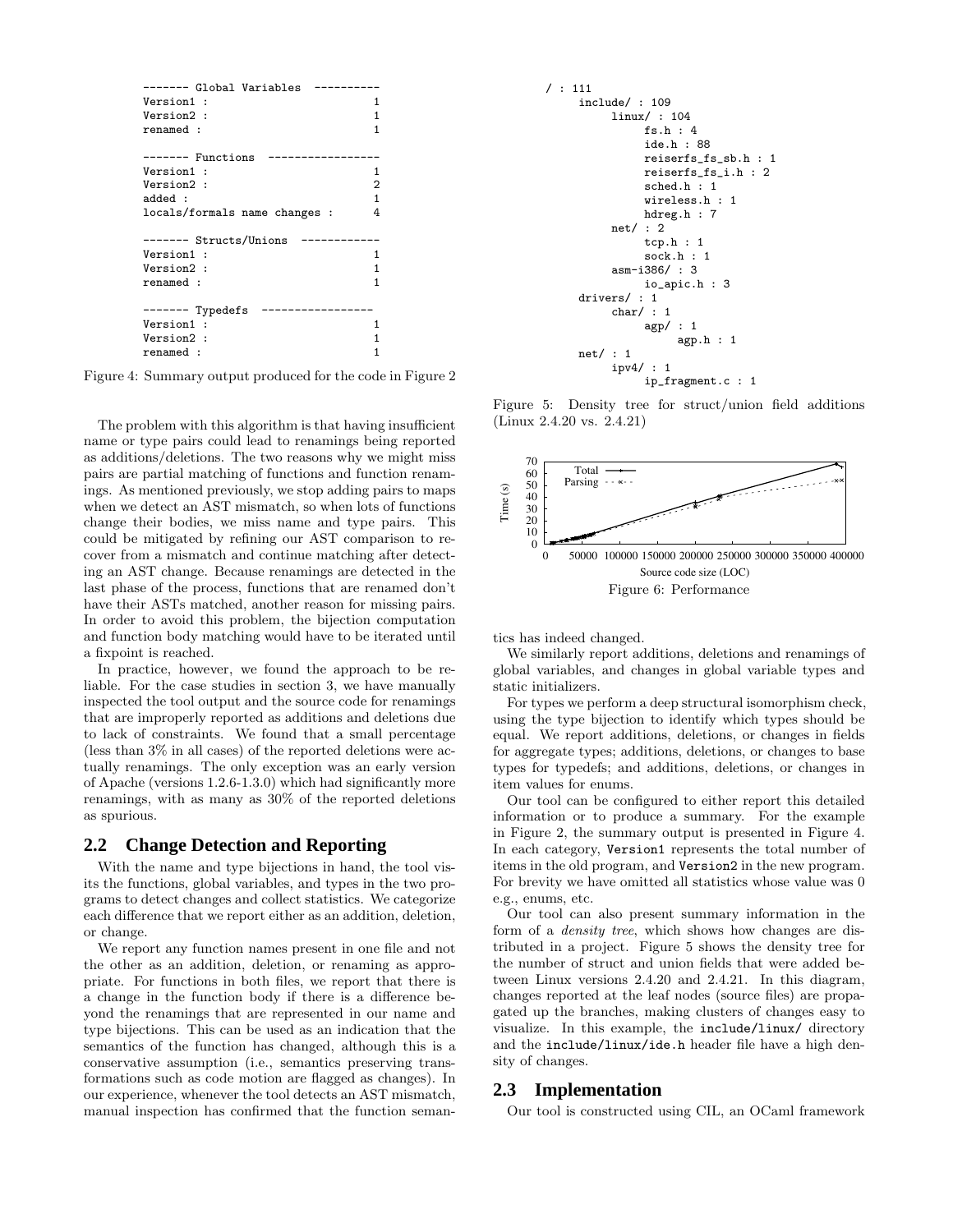

Figure 7: Function and global variable additions and deletions



Figure 8: Function body and prototype changes

for C code analysis [3] that provides ASTs as well as some other high-level information about the source code. We have used it to analyze the complete lifetime of Vsftpd (a "very secure" FTP server, see http://beasts.vsftpd.org/) and OpenSSH (daemon); 8 snapshots in the lifetime of Apache 1.x; and portions of the lifetimes<sup>1</sup> of the Linux kernel (versions 2.4.17, Dec. 2001 to 2.4.21, Jun. 2003) and BIND (versions 9.2.1, May 2002 to 9.2.3, Oct. 2003).

Figure 6 shows the running time of the tool on these applications (we consider the tool's results below), plotting source code size versus running time.<sup>2</sup> The top line is the total running time while the bottom line is the portion of the running time that is due to parsing, provided by CIL (thus the difference between them is our analysis time). Our algorithm scales roughly linearly with program size, with most of the running time spent in parsing. Computing changes for two versions of the largest test program takes slightly over one minute. The total time for running the analysis on the full repository (i.e., all the versions) for Vsftpd was 21 seconds (14 versions), for OpenSSH was 168 seconds (25 versions), and for Apache was 42 seconds (8 versions).

# **3. CASE STUDY: DYNAMIC SOFTWARE UPDATING**

This section explains how we used the tool to characterize software change to guide our design of a dynamic software updating (DSU) methodology [4]. We pose three questions concerning code evolution; while these are relevant for DSU, we believe they are of general interest as well. We answer these questions by using the output of our tool on the programs mentioned above, which are relevant to DSU because they are long-running.

*Are function and variable deletions frequent, relative to the size of the program?* When a programmer deletes a function or variable, we would expect a DSU implementation to delete that function from the running program when it is dynamically updated. However, implementing on-line deletion is difficult, because it is not safe to delete functions that are currently in use (or will be in the future). Therefore, if definitions are rarely deleted over a long period, the benefit of cleaning up dead code may not be worth the cost of implementing a safe mechanism to do so. Figure 7 illustrates how OpenSSH, Vsftpd, and Apache have evolved over their lifetime. The x-axis plots time, and the y-axis plots the number of function and global variable definitions for various versions of these programs. Each graph shows the total number of functions and global variables for each release, the cumulative number of functions/variables added, and the cumulative number of functions/variables deleted (deletions are expressed as a negative number, so that the sum of deletions, additions, and the original program size will equal its current size). The rightmost points show the current size of each program, and the total number of additions and deletions to variables and functions over the program's lifetime.

According to the tool, Vsftpd and Apache delete almost no functions, but OpenSSH deletes them steadily. For the purposes of our DSU question, Vsftpd and Apache could therefore reasonably avoid removing dead code, while doing so for OpenSSH would have a more significant impact (assuming functions are similar in size).

*Are changes to function prototypes frequent?* Many DSU methodologies cannot update a function whose type has

<sup>1</sup>Analyzing earlier versions would have required older versions of gcc.

<sup>2</sup>Times are the average of 5 runs. The system used for experiments was a dual Xeon@2GHz with 1GB of RAM running Fedora Core 3.